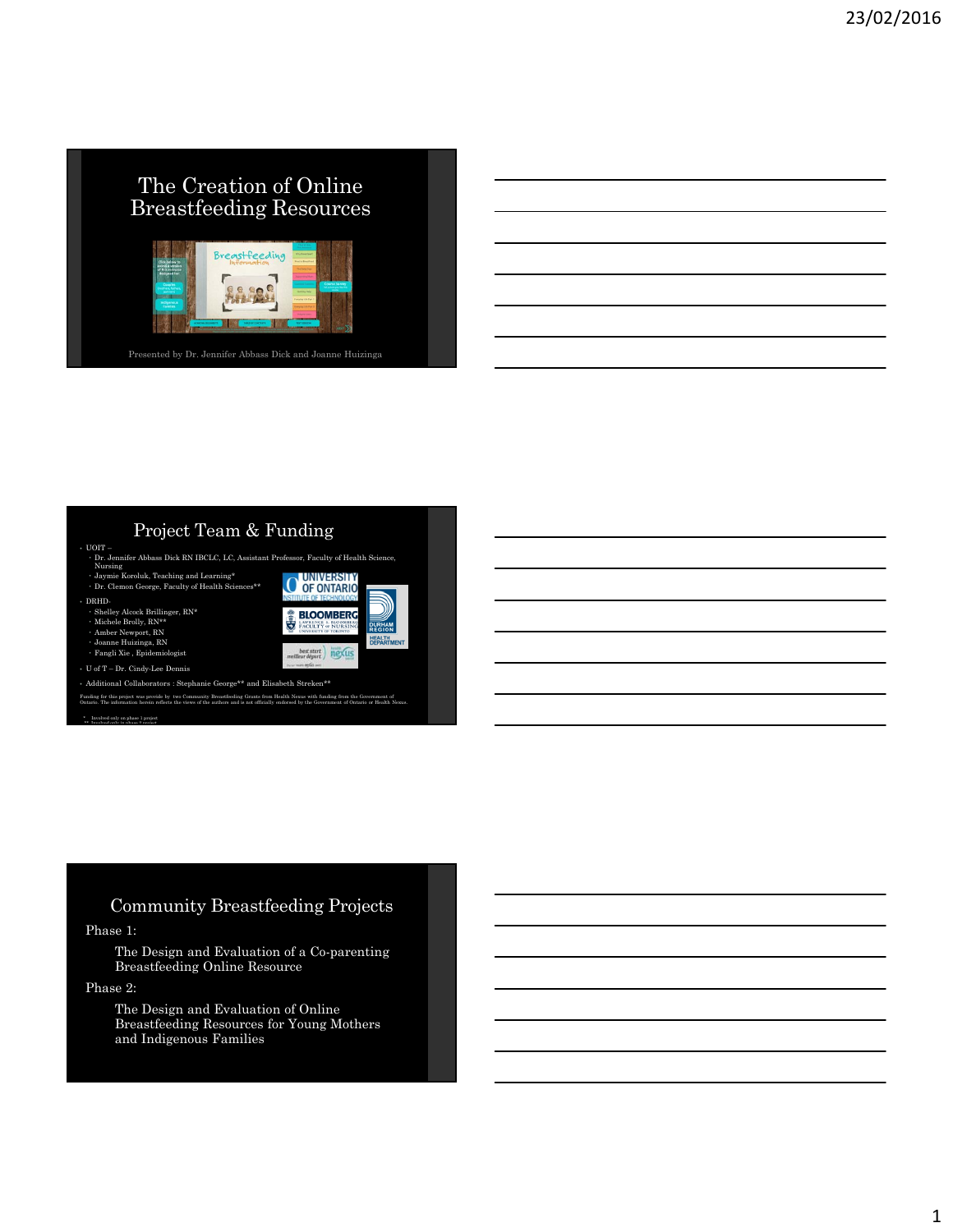

#### Providing Breastfeeding Support Through Online Resources



- $\bullet$  Breastfeeding rates are suboptimal  $_{\tiny{\text{\textbf{(Gionet, 2013)}}}}$
- Breastfeeding support interventions increase breastfeeding duration and exclusivity (Renfrew et al, 2012)
- Online education for parents is a growing trend Many courses are not freely available and target mothers Others are designed for health care providers
- Little evidence on effectiveness of these online course and more research is warranted (Huang et al. 2007, Salonen et al. 2008; Fletcher et al. 2008, Pate, 2009)



### Involving Fathers/Partners & Co-parenting

- Fathers impact breastfeeding outcomes and should be targeted in breastfeeding interventions (Susin et al. 2008, Piscane,2005, Bich et al. 2012, Maycock et al. 2013, Sahip, 2007)
- Co-parenting refers to the manner in which two parents who are responsible for a child work together towards jointly determined child health goals (Feinberg, 2003)
- A co-parenting breastfeeding support intervention delivered to mothers and fathers in the postpartum period increased: breastfeeding duration; support provided by fathers; mothers' satisfaction with fathers involvement; and fathers' breastfeeding self-efficacy (Abbass-Dick et al. 2015)
- Co-parenting Breastfeeding Theory components were included in the fathers/partners section (Abbass-Dick & Dennis, 2015, submitted for publication)

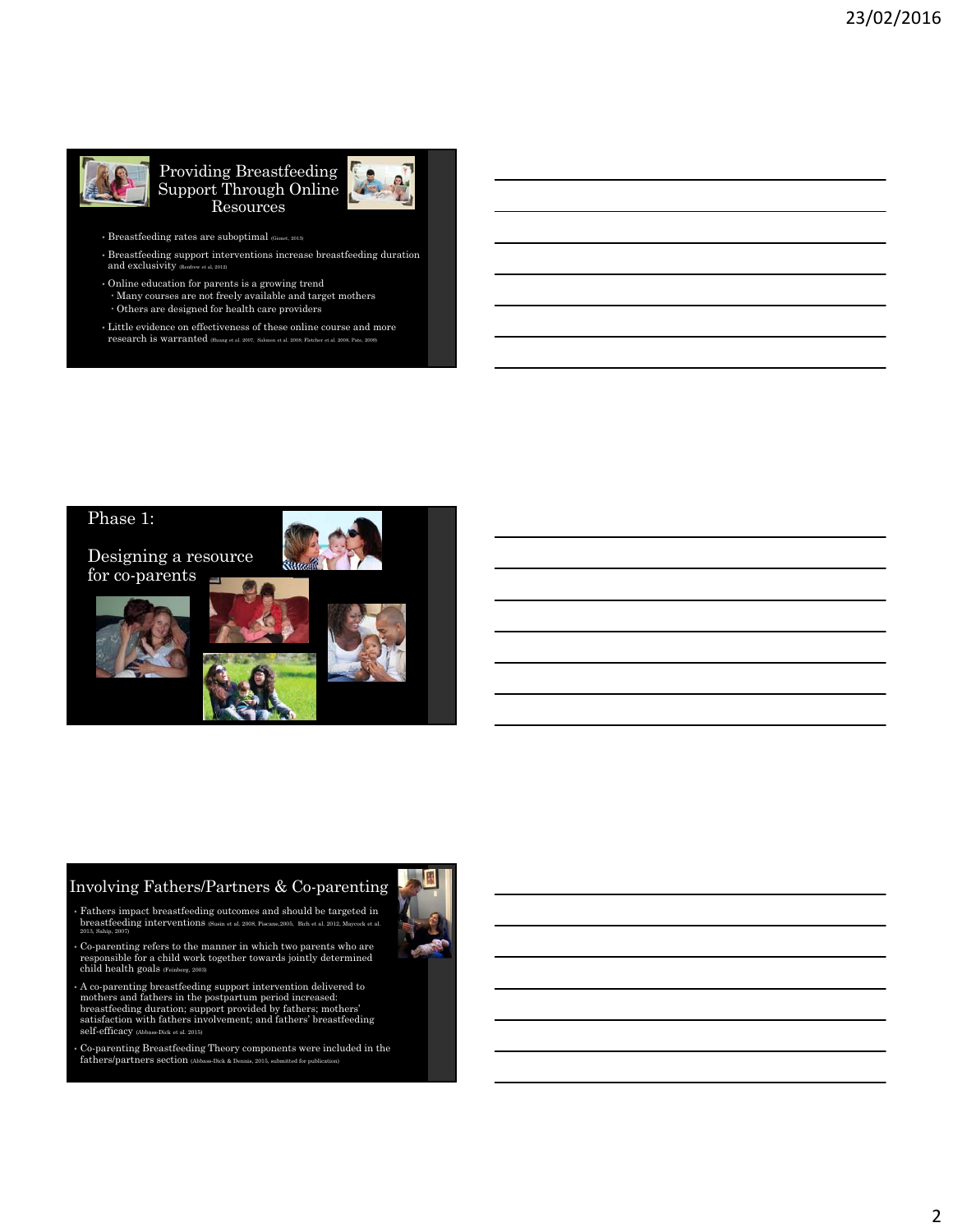#### Process of Development

- Needs assessment completed with 16 mothers and 15 fathers
- Reviewed the literature on breastfeeding education interventions
- Reviewed the literature on fathers and breastfeeding what to include in interventions targeting fathers.
- Ensured resource is inclusive of all couples, partners
- Best Start Resource Centre's "Breastfeeding Matters" content included to increase consistency of information for parents
- Presented information in a visually interesting manner with the use of Storyline by Articulate
- Collaborated with a graphic designer, animator, illustrator, videographer, and web designer
- Evaluated the course with 26 mothers, 24 fathers and 52 health care professionals





3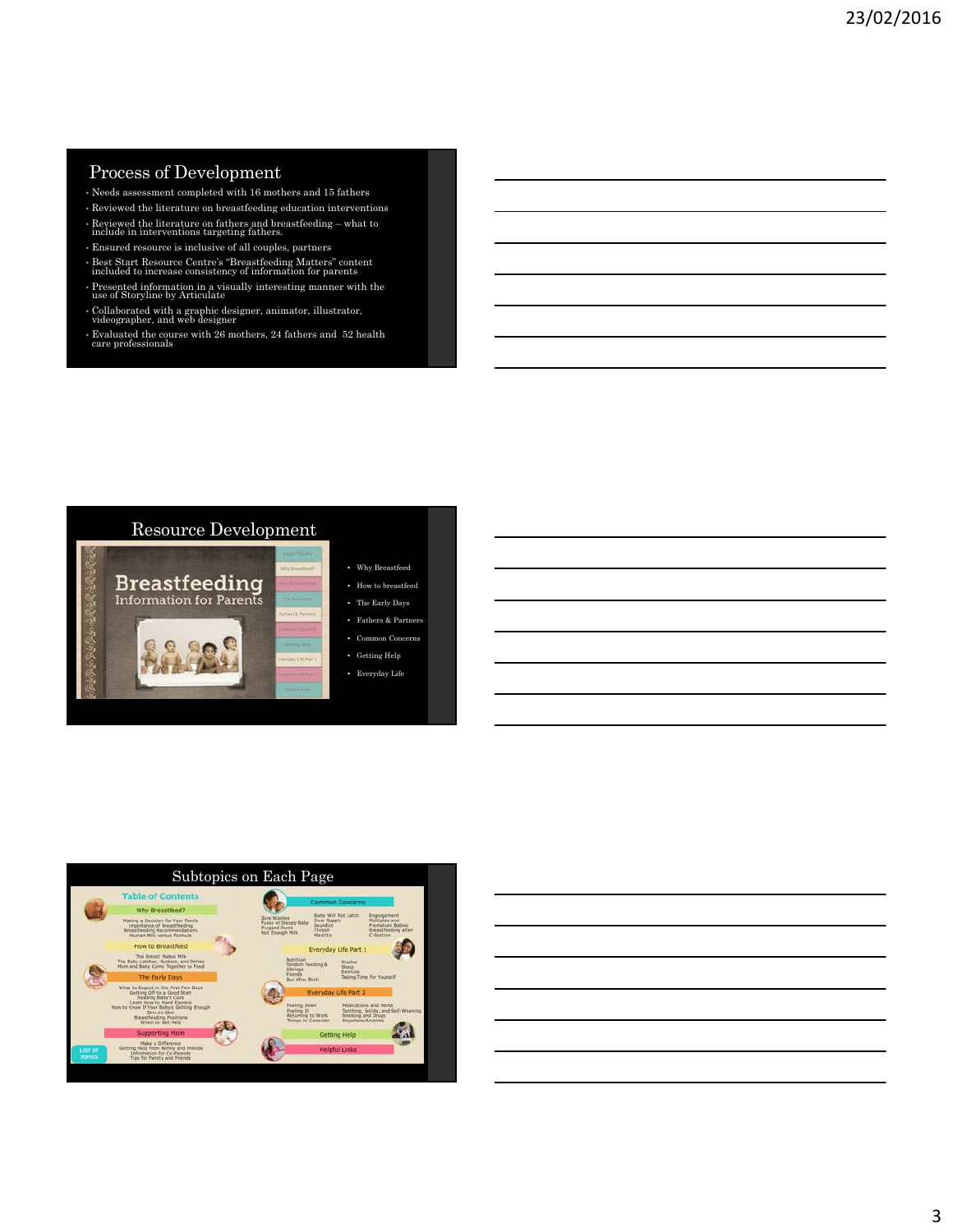

|                                                                                 | <u> 1989 - Andrea Santa Andrea Andrea Andrea Andrea Andrea Andrea Andrea Andrea Andrea Andrea Andrea Andrea Andr</u> |  |  |
|---------------------------------------------------------------------------------|----------------------------------------------------------------------------------------------------------------------|--|--|
|                                                                                 |                                                                                                                      |  |  |
| the contract of the contract of the contract of the contract of the contract of |                                                                                                                      |  |  |
|                                                                                 | the contract of the contract of the contract of the contract of the contract of                                      |  |  |
|                                                                                 |                                                                                                                      |  |  |
|                                                                                 |                                                                                                                      |  |  |
|                                                                                 | ,我们也不会有一个人的人,我们也不会有一个人的人,我们也不会有一个人的人,我们也不会有一个人的人,我们也不会有一个人的人。""我们,我们也不会有一个人的人,我们                                     |  |  |
|                                                                                 |                                                                                                                      |  |  |





## Text Version for Mobile Devices

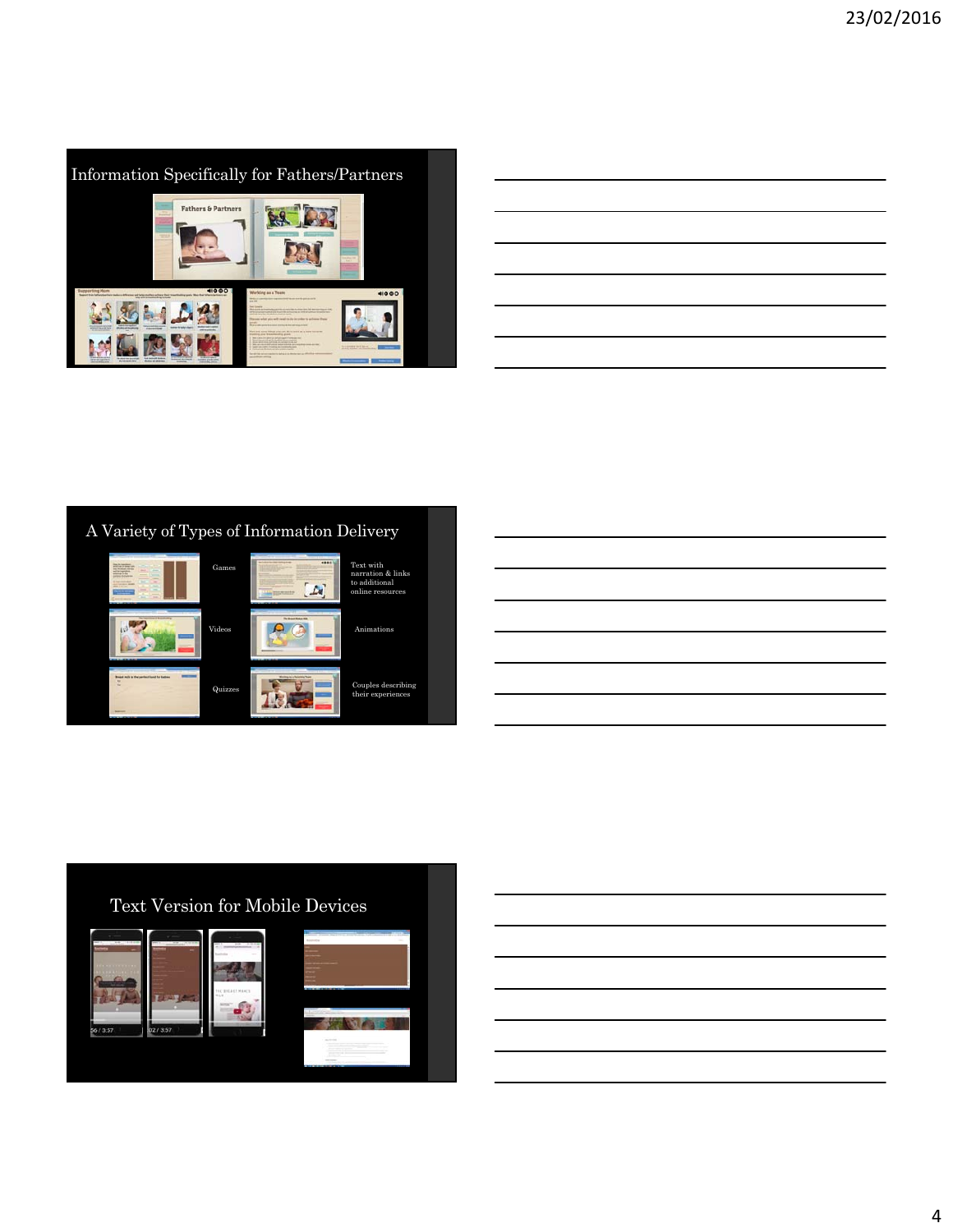

#### Process of resource development

- 1. 12 young and 9 Indigenous mothers and advisory committee members (8 who worked with young mothers and 9 who worked with Indigenous families) reviewed a version of the initial course and made suggestions for revisions.
- 2. Revisions were made and two new versions were created.
- 3. Committee members and mothers were shown the revised resource and asked for feedback on revisions.
- 4. 5 (Indigenous) and 10 (Young) additional mothers from each target population reviewed the revised courses and provided feedback.

### Suggested changes from mothers and committee members:

- Culturally appropriate photos
- Co-parent redefined, more inclusive of a variety of relationships
- Table of content and list of topics added to assist with navigation
- More games
- Animations
- Illustrations
- Created videos with mothers describing experiences, physicians, lactation consultants
- Included topic areas- breastfeeding an older child, what to expect in the first days & positions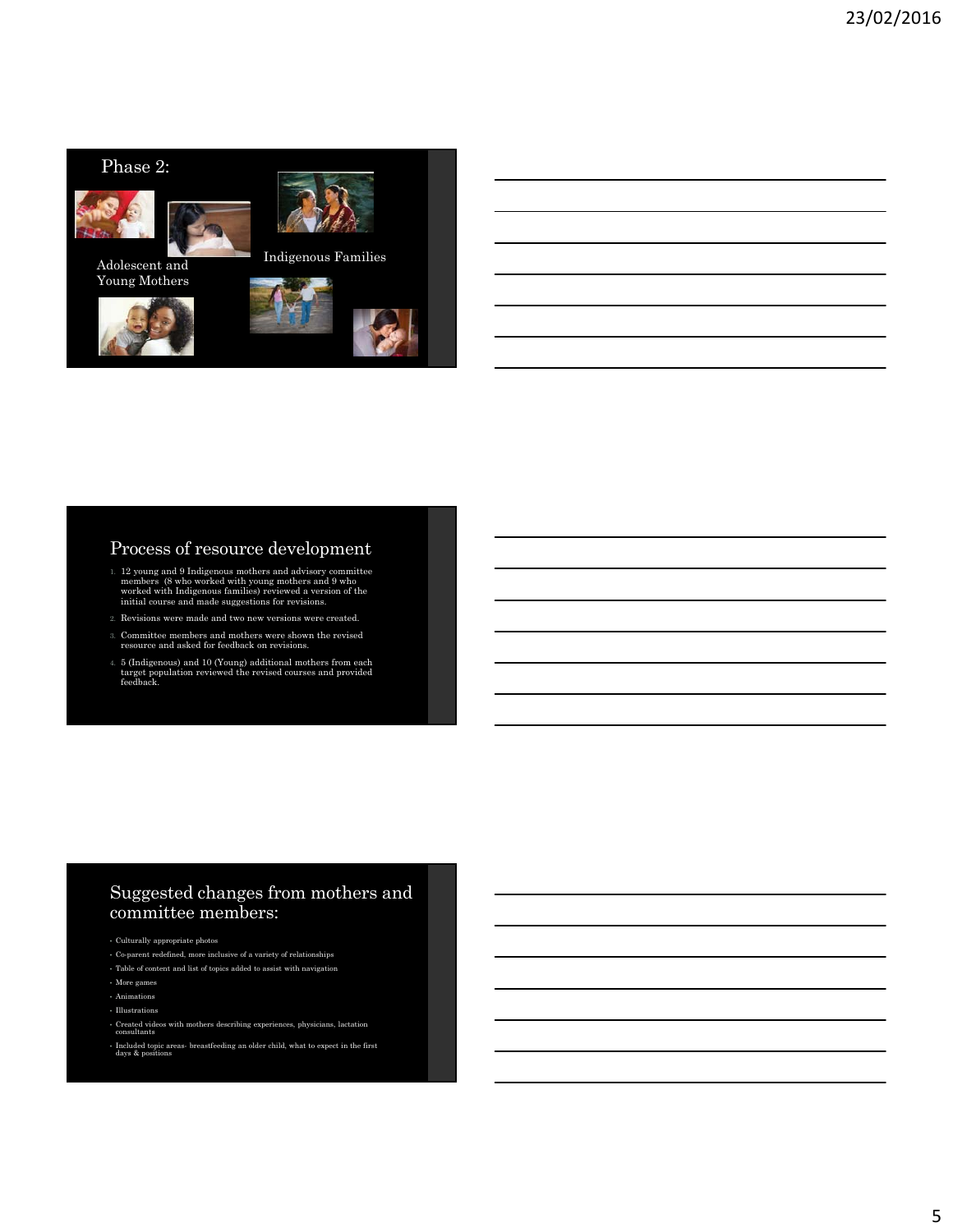

| <u> 1989 - Andrea Santa Andrea Andrea Andrea Andrea Andrea Andrea Andrea Andrea Andrea Andrea Andrea Andrea Andr</u>                                                                                                          |  |  |
|-------------------------------------------------------------------------------------------------------------------------------------------------------------------------------------------------------------------------------|--|--|
|                                                                                                                                                                                                                               |  |  |
| the control of the control of the control of the control of the control of the control of the control of the control of the control of the control of the control of the control of the control of the control of the control |  |  |
|                                                                                                                                                                                                                               |  |  |
|                                                                                                                                                                                                                               |  |  |



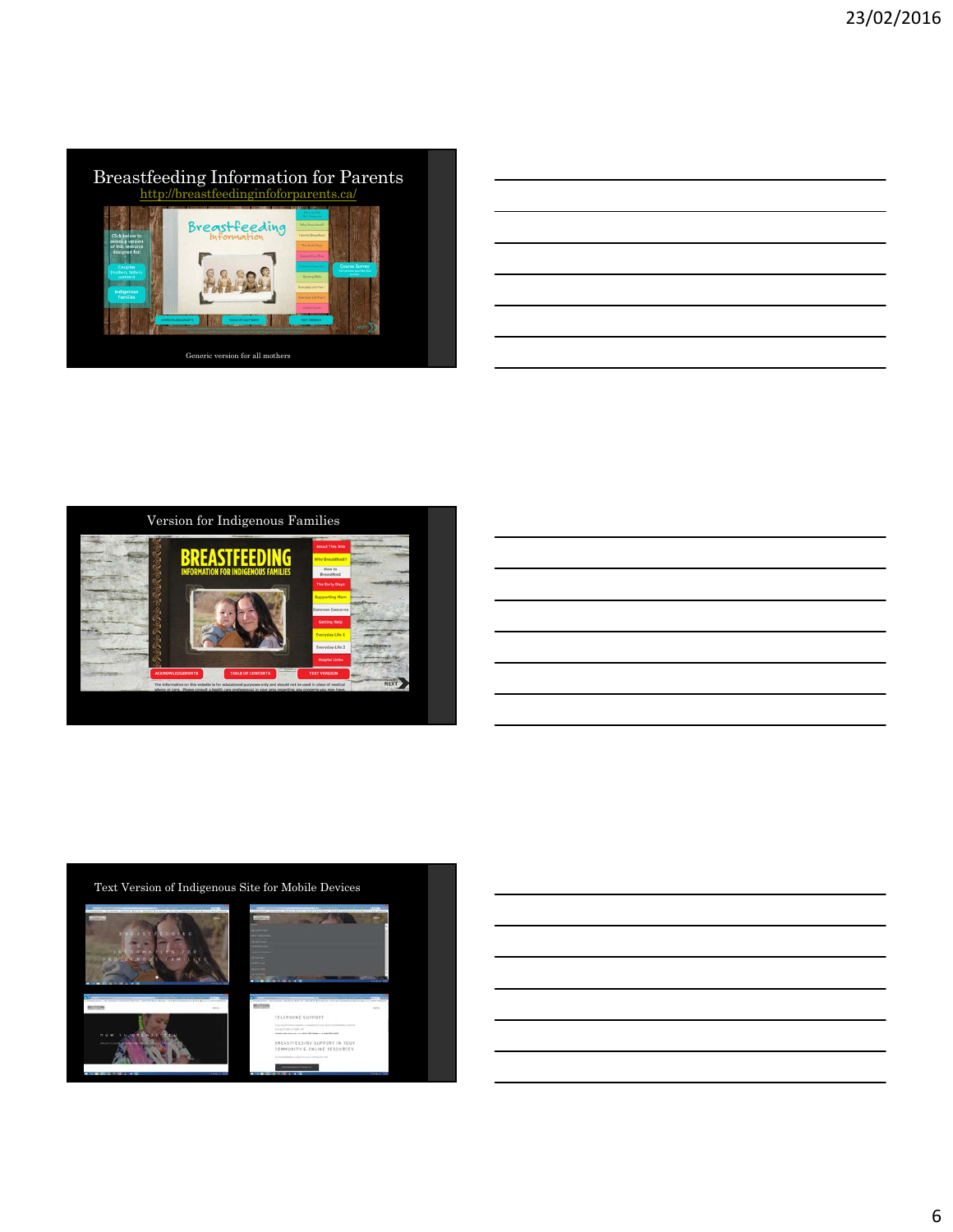

|                                                                                                                    |  | ______                            |
|--------------------------------------------------------------------------------------------------------------------|--|-----------------------------------|
|                                                                                                                    |  |                                   |
|                                                                                                                    |  |                                   |
|                                                                                                                    |  |                                   |
|                                                                                                                    |  |                                   |
|                                                                                                                    |  |                                   |
| <u> 1989 - Johann Barbara, martxa alemaniar argamento este alemaniar alemaniar alemaniar alemaniar alemaniar a</u> |  |                                   |
|                                                                                                                    |  |                                   |
|                                                                                                                    |  | the control of the control of the |
|                                                                                                                    |  |                                   |
|                                                                                                                    |  |                                   |







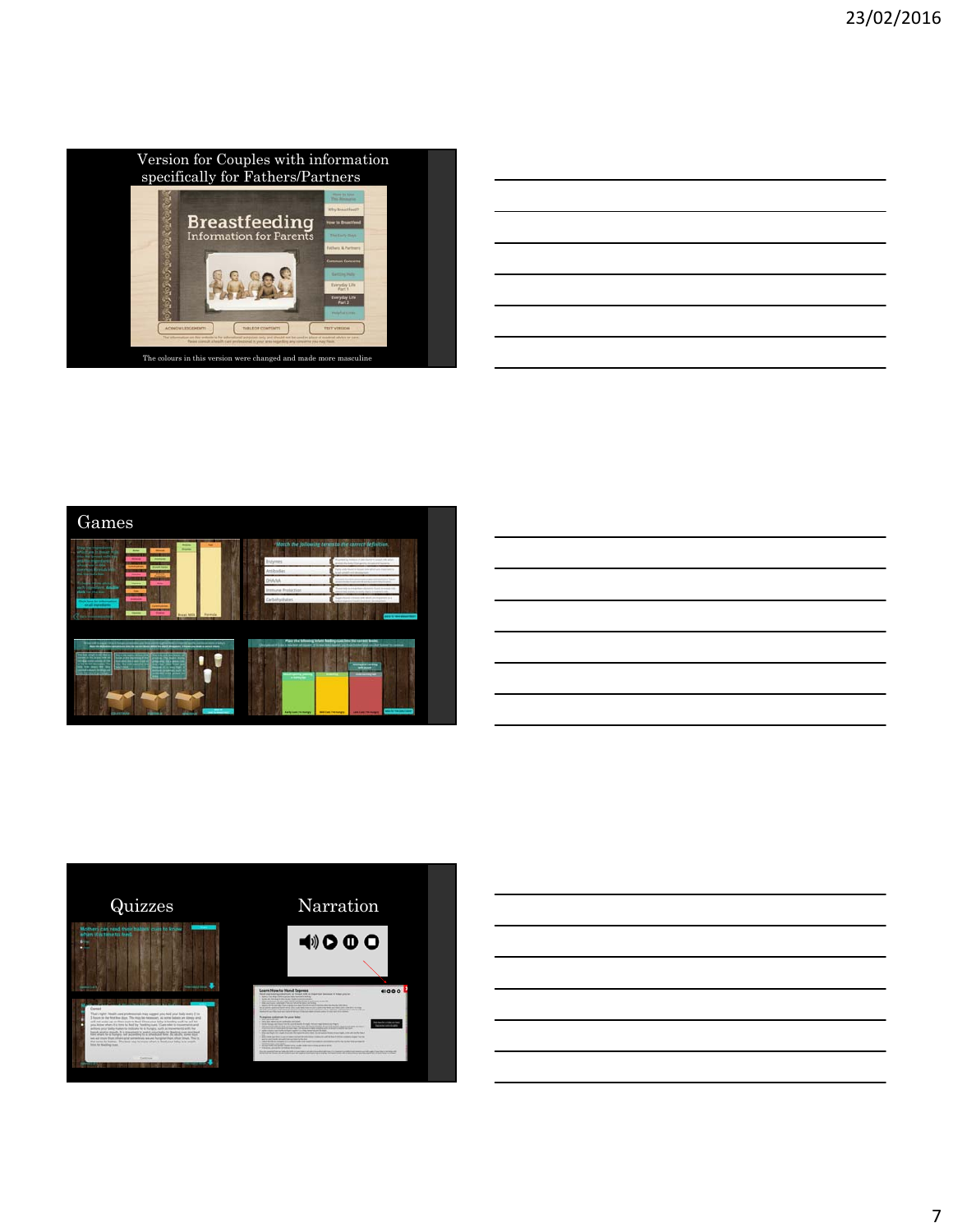

| ,我们也不会有什么。""我们的人,我们也不会有什么?""我们的人,我们也不会有什么?""我们的人,我们也不会有什么?""我们的人,我们也不会有什么?""我们的人                                      |  |  |
|-----------------------------------------------------------------------------------------------------------------------|--|--|
|                                                                                                                       |  |  |
| <u> 1989 - Johann Stoff, deutscher Stoff, der Stoff, der Stoff, der Stoff, der Stoff, der Stoff, der Stoff, der S</u> |  |  |
| <u> 1989 - Andrea Andrew Maria (h. 1989).</u>                                                                         |  |  |
| and the control of the control of the control of the control of the control of the control of the control of the      |  |  |
|                                                                                                                       |  |  |







8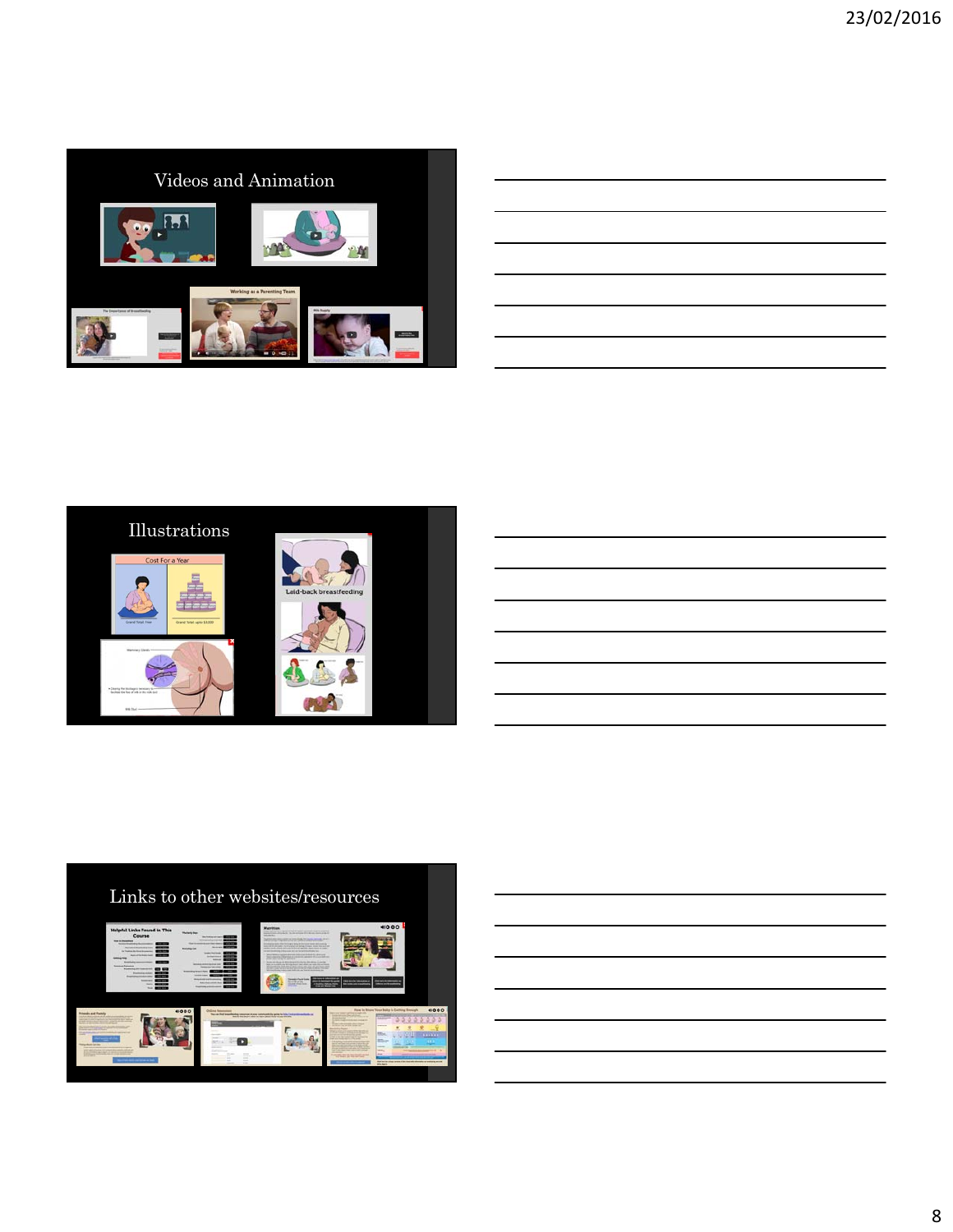

## Findings from the Evaluations

• Phase 1

• With the 22 mothers and 23 fathers who completed the pre and post surveys which included measures of breastfeeding attitude, knowledge and confidence. All of which were significantly increased from pre to post.

 $\ast$  26 mothers, 24 fathers and 52 health care professionals reviewed the course and provided positive feedback. Themes which emerged were: they like the variety of ways information was provided, the accessibility, the in

• Phase 2

• The committee members and mothers had positive responses to the changes made. The mothers appreciated that their input was acknowledged as reflected in the changes that were made to the resources.

# Google Analytics and Online Survey

In the last year we have had over 6,600 users to the site

Since launching the site in Dec 2015 36 users have completed an online questionnaire and provided feedback.

• 88% gave it over 4 stars out of 5

Feedback included:

 $\diamond$ Interactive

 $\diamond$  Engaging

 $\diamond$  Comprehensive Likes the videos, games, quizzes

\* please feel free to access the survey link on the site and let us know how you like the resource.